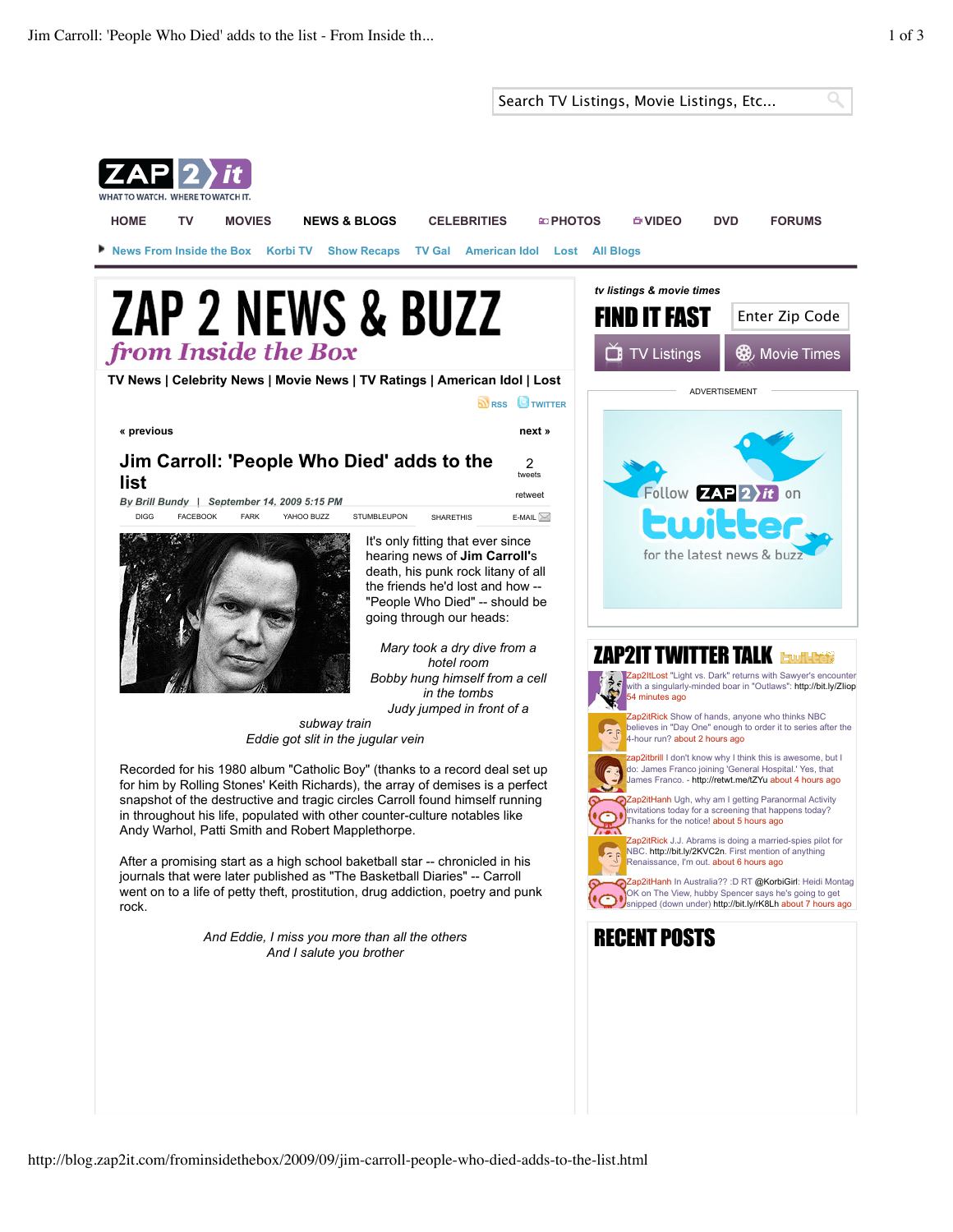**Related:**

**New York rebel dead at 60**

*Permalink | Comments (0)*

*in Celebrities (Entertainment), Entertainment, Music (Entertainment)*

## **NBC scales back 'Day One'**

**James Franco joining 'General Hospital.' Yes, that James Franco.**

**J.J. Abrams back in the spy game with NBC**

**'Twilight: New Moon' premiere tickets available from Nordstrom**

**'The View': Heidi Montag holds it together, Spencer Pratt wants to get snipped**

**Shakira, Christie Brinkley join 'Ugly Betty' Bahamas fun**

**Jamie Foxx reunites with Robert Downey Jr. for 'Due Date'**

**Padma Lakshmi of 'Top Chef' is pregnant**

**FX picks up 'Terriers,' 'Lights Out'**

**TV Query: Did Meredith Vieira say she's detox-ing on 'Today'?**

*More Blogs »*

## **CATEGORIES**

**Finales Paley Festival Pilot Season Press Tour ABC CBS Cable FOX** *More categories*

**HBO NBC The CW Ads Ratings Reviews**

**Wedding Entertainment** Get Top Wedding Songs Suggestion. Book Your Wedding Performer Online! **www.GigMasters.com New York City Party Band** Call Our Professional Band for Entertainment at Your Private Event **www.LaFiestaNY.com Events, Concerts, Talent** Event planning, production, decor Entertainment & Celebrity bookings **www.hollywoodpop.com Post a comment** Name: Email Address: *optional* URL: *optional* Comments: Preview ) (Submit)

*Follow Zap2it on Twitter for the latest TV, movie and celebrity news.*

**Ads by Google**